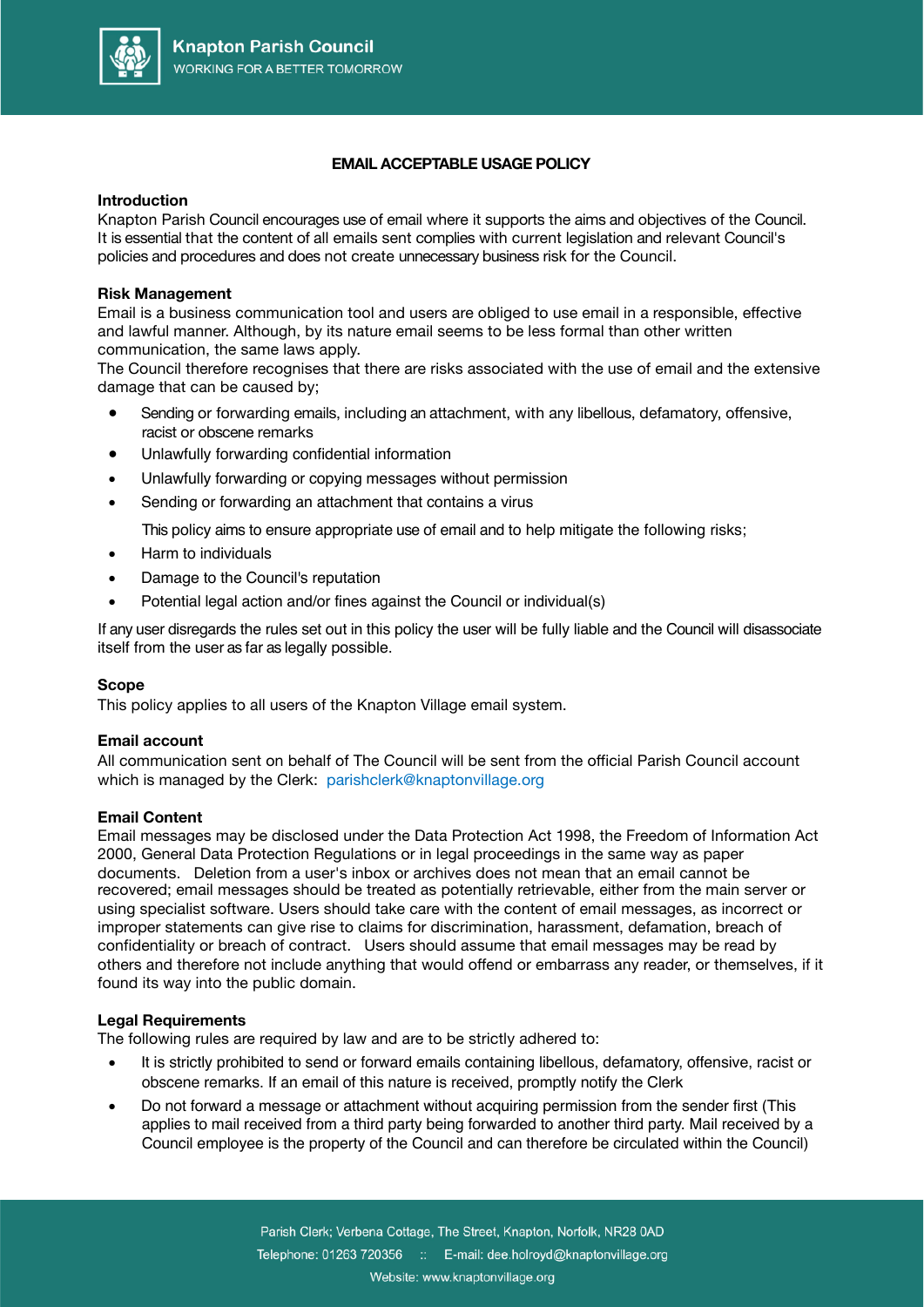- Do not send unsolicited email messages whereby you would be invading someone's privacy
- Do not forge or attempt to forge email messages
- Do not send email messages using another person's email account
- Do not send a copy of a message or attachment belonging to another user without permission of the originator
- Do not disguise, or attempt to disguise, your identity when sending email

## **Data Protection Issues**

Personal data is subject to the Data Protection Act 1998 and General Data Protection Regulations. Under the terms of the Act, personal data includes any information about a living identifiable individual, including their name, address, phone number, email address and any other information about the individual. If such information is included in an email or an attachment to an email, a user is deemed to be "processing" personal data and must abide by the law. In particular,

- a user must not collect such information without the individual knowing what the user proposes to do with such information
- Such information may not be disclosed or amended except in accordance with the purpose for which the information was collected
- The user must ensure the information is accurate and up to date
- In addition, the individual has the right to inspect what is held about him or her on the email system or held in separate archives of emails

The individual can demand correction of inaccurate information, can request blocking or erasure of damaging information, and can sue for damage caused by inaccurate information.

The law also imposes rules on storing of personal data. Such data should be kept only for as long as it is needed for the purpose for which it was collected. If a user maintains their own stores of emails, they should ensure that such stores are not maintained for longer than is necessary for the purpose for which they were collected. Emails should be held in such a way that they can be easily identified, reviewed and when necessary, destroyed.

# **Best Practices**

The Council considers email as an important means of communication and recognizes the importance of proper email content and speedy replies in conveying a professional image and delivering good customer service. Therefore, the Council wishes users to adhere to the following guidelines:

## **Writing emails:**

- Write well-structured emails and use short, descriptive subjects
- The Council's email style is informal. This means that sentences can be short and to the point. You can start your mail with 'Hello', or 'Dear', and the name of the person. Messages can be ended with 'Best or Kind Regards'
- Signatures must include your name, job title and Council name. Signatures are not necessary for internal e-mails. A disclaimer should be added underneath your signature for external email. (see Disclaimer)
- Use the spell checker before you send out an email
- Do not send unnecessary attachments
- If you forward mails, state clearly what action you expect the recipient to take
- Only send emails of which the content could be displayed on a public notice board. If they cannot be displayed publicly in their current state, consider rephrasing the email, using other means of communication, or protecting information by using a password
- Only mark emails as important if they really are important